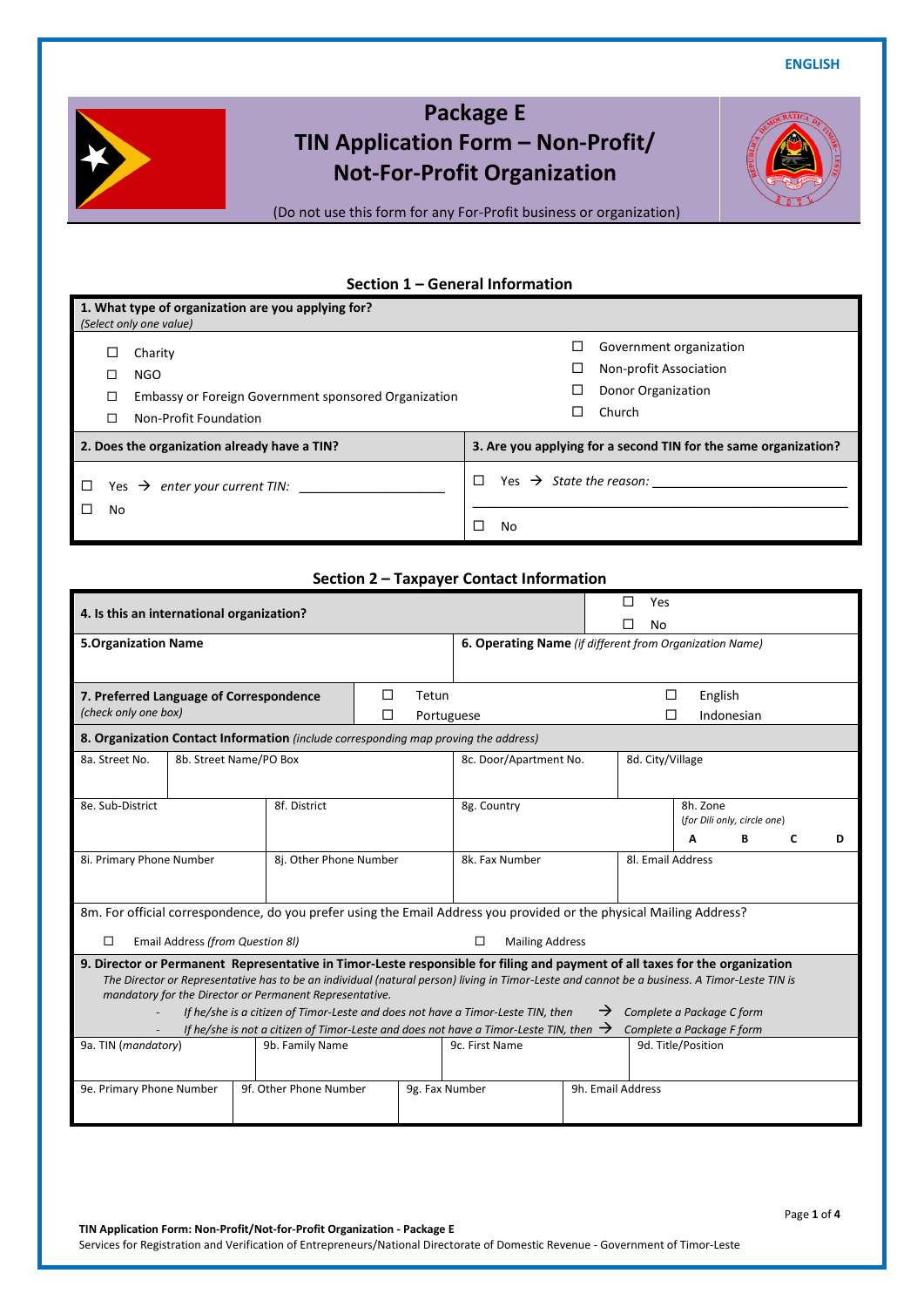| Section 3 – Other Locations in Timor-Leste where you are Conducting Business/Operations                                |                                                 |                 |                         |                                                              |  |  |  |
|------------------------------------------------------------------------------------------------------------------------|-------------------------------------------------|-----------------|-------------------------|--------------------------------------------------------------|--|--|--|
| 10. Other than the primary address, do you have locations in Timor-Leste where you are conducting business/operations? |                                                 |                 |                         |                                                              |  |  |  |
| Yes $\rightarrow$<br>List all other addresses below<br>□<br>□<br><b>No</b>                                             |                                                 |                 |                         |                                                              |  |  |  |
|                                                                                                                        | (include corresponding map proving the address) |                 |                         |                                                              |  |  |  |
| 10a. Trade/Operating Name<br>$\mathbf{1}$                                                                              |                                                 | 10b. Street No. | 10c. Street Name/PO Box | 10d. Door/Apartment No.                                      |  |  |  |
| 10e. City/Village                                                                                                      | 10f. Sub-District                               |                 | 10g. District           | 10h. Zone<br>(for Dili only, circle one)                     |  |  |  |
| 10a. Trade/Operating Name<br>$\overline{2}$                                                                            |                                                 | 10b. Street No. | 10c. Street Name/PO Box | C<br>В<br>D<br>Α<br>10d. Door/Apartment No.                  |  |  |  |
| 10e. City/Village                                                                                                      | 10f. Sub-District                               |                 | 10g. District           | 10h. Zone<br>(for Dili only, circle one)<br>C<br>D<br>A<br>В |  |  |  |
| 10a. Trade/Operating Name<br>3                                                                                         |                                                 | 10b. Street No. | 10c. Street Name/PO Box | 10d. Door/Apartment No.                                      |  |  |  |
| 10e. City/Village                                                                                                      | 10f. Sub-District                               |                 | 10g. District           | 10h. Zone<br>(for Dili only, circle one)<br>В<br>C<br>D<br>Α |  |  |  |
| 10a. Trade/Operating Name<br>$\overline{4}$                                                                            |                                                 | 10b. Street No. | 10c. Street Name/PO Box | 10d. Door/Apartment No.                                      |  |  |  |
| 10e. City/Village                                                                                                      | 10f. Sub-District                               |                 | 10g. District           | 10h. Zone<br>(for Dili only, circle one)<br>D<br>Α<br>В<br>C |  |  |  |
| 10a. Trade/Operating Name<br>5                                                                                         |                                                 | 10b. Street No. | 10c. Street Name/PO Box | 10d. Door/Apartment No.                                      |  |  |  |
| 10e. City/Village                                                                                                      | 10f. Sub-District                               |                 | 10g. District           | 10h. Zone<br>(for Dili only, circle one)<br>C<br>D<br>Α<br>В |  |  |  |
| 10a. Trade/Operating Name<br>6                                                                                         |                                                 | 10b. Street No. | 10c. Street Name/PO Box | 10d. Door/Apartment No.                                      |  |  |  |
| 10e. City/Village                                                                                                      | 10f. Sub-District                               |                 | 10g. District           | 10h. Zone<br>(for Dili only, circle one)<br>в<br>C<br>D<br>A |  |  |  |
| 10a. Trade/Operating Name<br>$\overline{7}$                                                                            |                                                 | 10b. Street No. | 10c. Street Name/PO Box | 10d. Door/Apartment No.                                      |  |  |  |
| 10e. City/Village                                                                                                      | 10f. Sub-District                               |                 | 10g. District           | 10h. Zone<br>(for Dili only, circle one)<br>В<br>C<br>D<br>Α |  |  |  |
| 10a. Trade/Operating Name<br>8                                                                                         |                                                 | 10b. Street No. | 10c. Street Name/PO Box | 10d. Door/Apartment No.                                      |  |  |  |
| 10e. City/Village                                                                                                      | 10f. Sub-District                               |                 | 10g. District           | 10h. Zone<br>(for Dili only, circle one)<br>В<br>C<br>D<br>Α |  |  |  |
| 10a. Trade/Operating Name<br>9                                                                                         |                                                 | 10b. Street No. | 10c. Street Name/PO Box | 10d. Door/Apartment No.                                      |  |  |  |
| 10e. City/Village                                                                                                      | 10f. Sub-District                               |                 | 10g. District           | 10h. Zone<br>(for Dili only, circle one)                     |  |  |  |
|                                                                                                                        |                                                 |                 |                         | В<br>c<br>D<br>A                                             |  |  |  |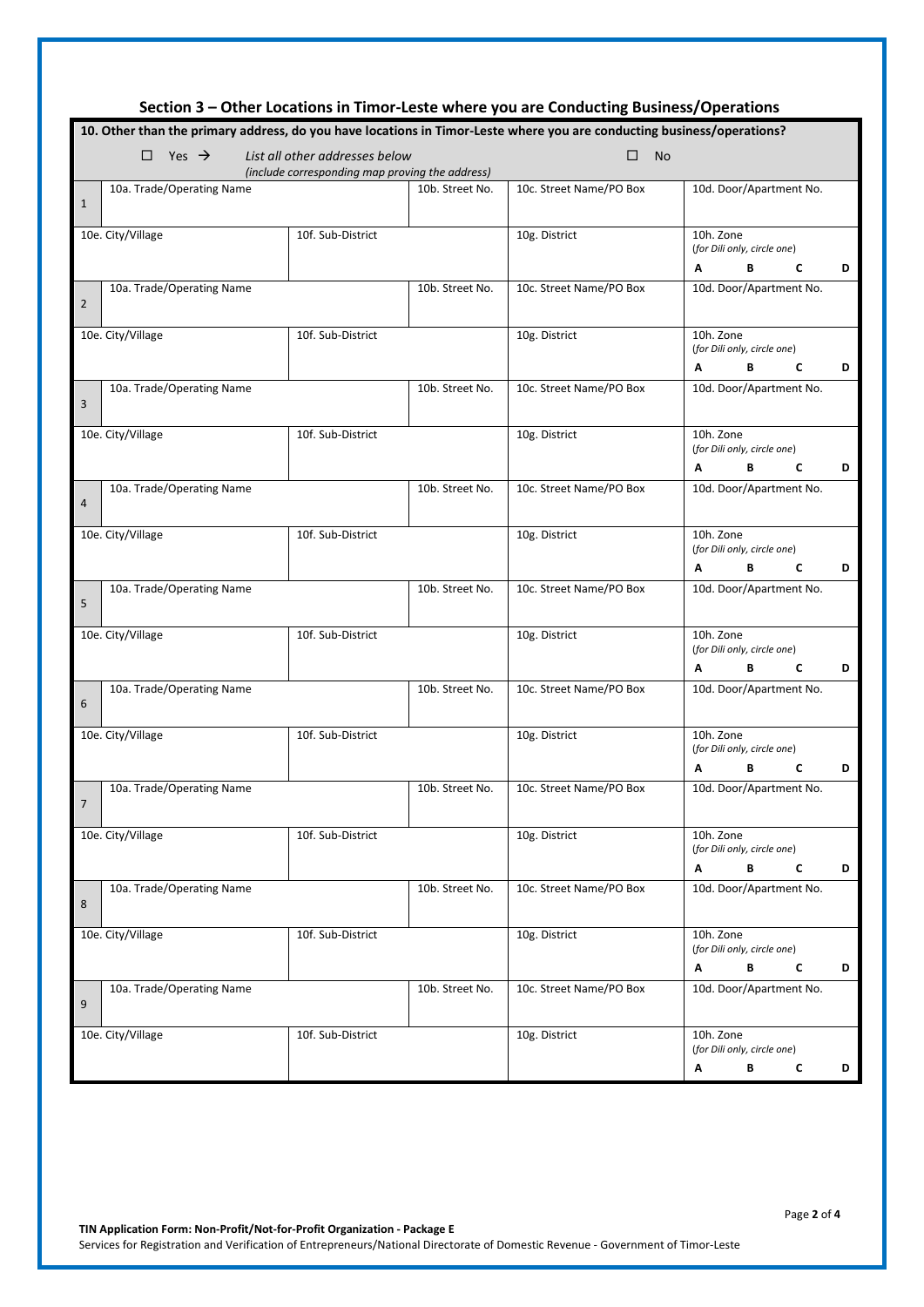| Section 4 - Description of Activities                                                                                                                    |                                                         |                                                                                                                                                                                                                                                           |  |  |  |  |
|----------------------------------------------------------------------------------------------------------------------------------------------------------|---------------------------------------------------------|-----------------------------------------------------------------------------------------------------------------------------------------------------------------------------------------------------------------------------------------------------------|--|--|--|--|
| 11. Date Organization Started<br>or was acquired: (dd/mm/year)                                                                                           | 12. Describe the primary activity of your organization: |                                                                                                                                                                                                                                                           |  |  |  |  |
| 13. Is the organization already, or does it expect to<br>become, a contract vendor for any Ministry or other<br>Agency of the Government of Timor-Leste? | $\Box$<br>No                                            | Yes $\rightarrow$ Indicate your Government Vendor ID No. $V_{\frac{1}{2}} =$                                                                                                                                                                              |  |  |  |  |
| 14. Will the organization have employees? If yes, when will (or<br>did) the business first pay wages to employees?                                       |                                                         | $\Box$<br>No                                                                                                                                                                                                                                              |  |  |  |  |
| 15. Will there be a manager, supervisor or any employee<br>earning more than \$500 per month?                                                            |                                                         | □<br>Yes<br>□<br>No                                                                                                                                                                                                                                       |  |  |  |  |
| 16. Will there be any non-resident employees?                                                                                                            |                                                         | If you are an Embassy or Foreign<br>sponsored Organization, do you<br>□<br>Yes<br>believe your non-resident employees<br>Yes $\rightarrow$<br>п<br>□<br>No<br>are exempted by Timor-Leste law<br>from paying Wages Income Tax?                            |  |  |  |  |
|                                                                                                                                                          |                                                         | □<br>No                                                                                                                                                                                                                                                   |  |  |  |  |
| 17. How many resident and non-resident employees will you<br>have?                                                                                       |                                                         | Number of resident employees?<br>Number of non-resident employees?                                                                                                                                                                                        |  |  |  |  |
| 18. What is the highest number of employees (non-resident and<br>resident) the organization expects to have in the first year of<br>operation?           |                                                         | employees                                                                                                                                                                                                                                                 |  |  |  |  |
| 19. Will the organization be paying rent for land, buildings, or<br>apartments?                                                                          |                                                         | $\square$ No<br>$\rightarrow$<br>go to Question 22                                                                                                                                                                                                        |  |  |  |  |
|                                                                                                                                                          |                                                         |                                                                                                                                                                                                                                                           |  |  |  |  |
| 20. To whom will the rent be paid?<br>(company or individual name and address)                                                                           |                                                         | 20b. Street No.<br>20f. Sub-District                                                                                                                                                                                                                      |  |  |  |  |
|                                                                                                                                                          |                                                         | 20c. Street Name/PO Box<br>20g. District                                                                                                                                                                                                                  |  |  |  |  |
|                                                                                                                                                          |                                                         | 20e. City/Village<br>20d. Door/<br>20h. Zone<br>Apartment No.<br>(for Dili only, circle one)<br>В<br>C<br>Α<br>D                                                                                                                                          |  |  |  |  |
| 21. When will the organization first pay this rent?                                                                                                      |                                                         | <b>Year</b> and the state of the state of the state of the state of the state of the state of the state of the state of the state of the state of the state of the state of the state of the state of the state of the state of the<br><b>Month</b> Month |  |  |  |  |
| 22. Will the organization engage any company to do<br>construction or building activities?<br>$\square$ No                                               |                                                         |                                                                                                                                                                                                                                                           |  |  |  |  |